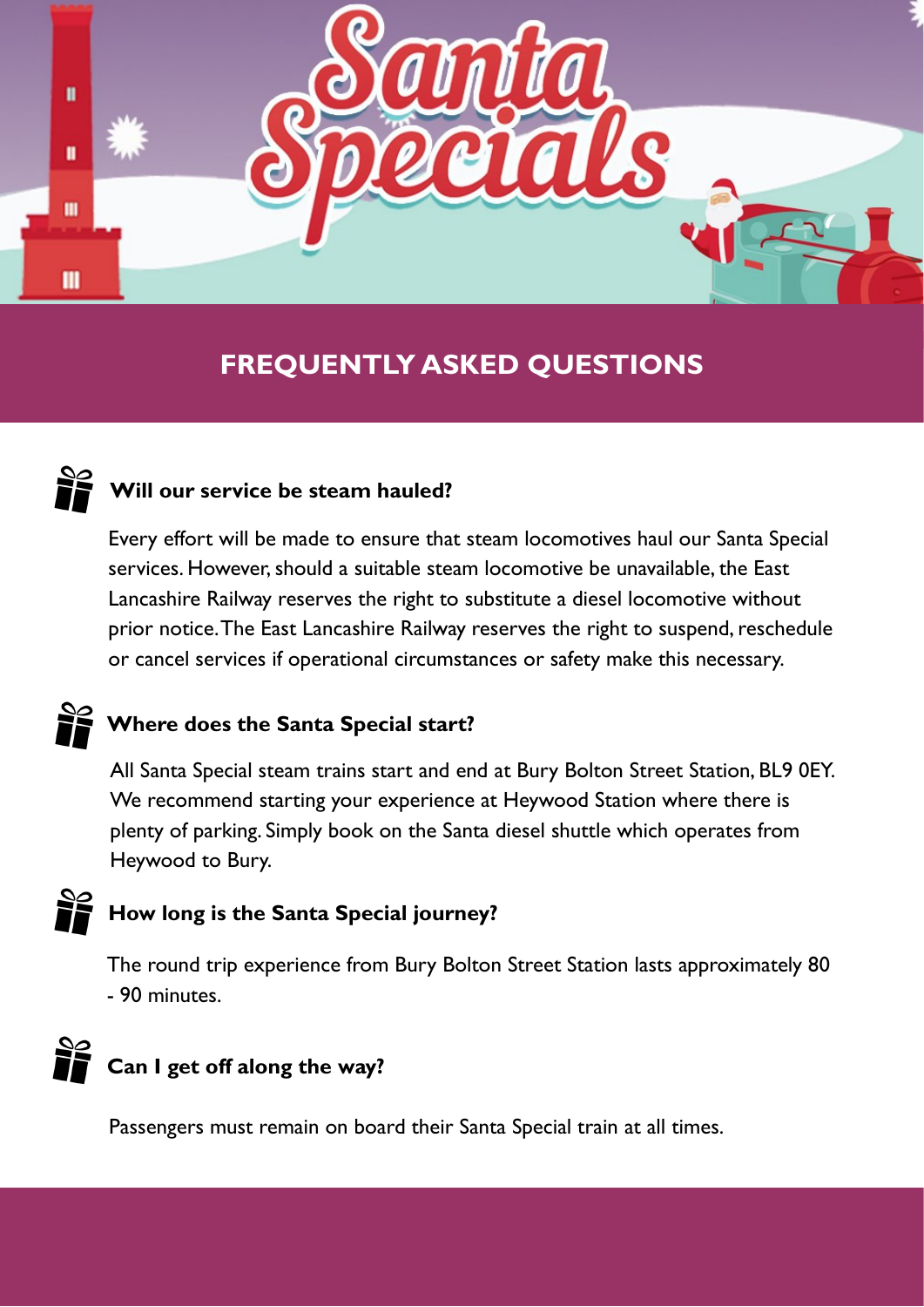## **Do you have toilets on board the train?**

Toilet facilities are available both on the train as well as on the platform at Bury Bolton Street Station.



#### **What present can I expect to receive?**

New for 2022, we are providing gender neutral gifts. These are based on age range rather than gender. Under 3's will receive a teddy; all other age brackets will receive age appropriate gifts.

## **Can I change my gift on the day?**

Unfortunately gifts cannot be changed on the day.

## **My child is under 3 but we won't need a gift, which ticket do I book?**

All "Adult with an under 3" tickets will receive a gift. Under 3 gifts are a lovely teddy and suitable from birth. If you choose an adult only ticket, your child will not be provided a gift.

#### **Where is the best place to park my car?**

Bolton Street Station and the surrounding area has very limited parking. You can find further information on parking [here.](https://www.bury.gov.uk/index.aspx?articleid=11200)

An alternative would be to book the Santa diesel shuttle service and start your experience from Heywood where there is a free car park. Santa diesel shuttles are scheduled to arrive to ensure you have plenty of time to board your Santa Special steam train. Santa diesel shuttle tickets will be on sale shortly.



#### **What time should I arrive for my experience?**

We recommend that you arrive at least 30 minutes before your Santa Special steam train departure.



#### **I have a pram, is there any where I can leave it?**

On each train we have a buggy carriage where you can leave your pram, you will be given a ticket to collect it on your return. There is a pram route that will let you avoid the stairs to the platform.